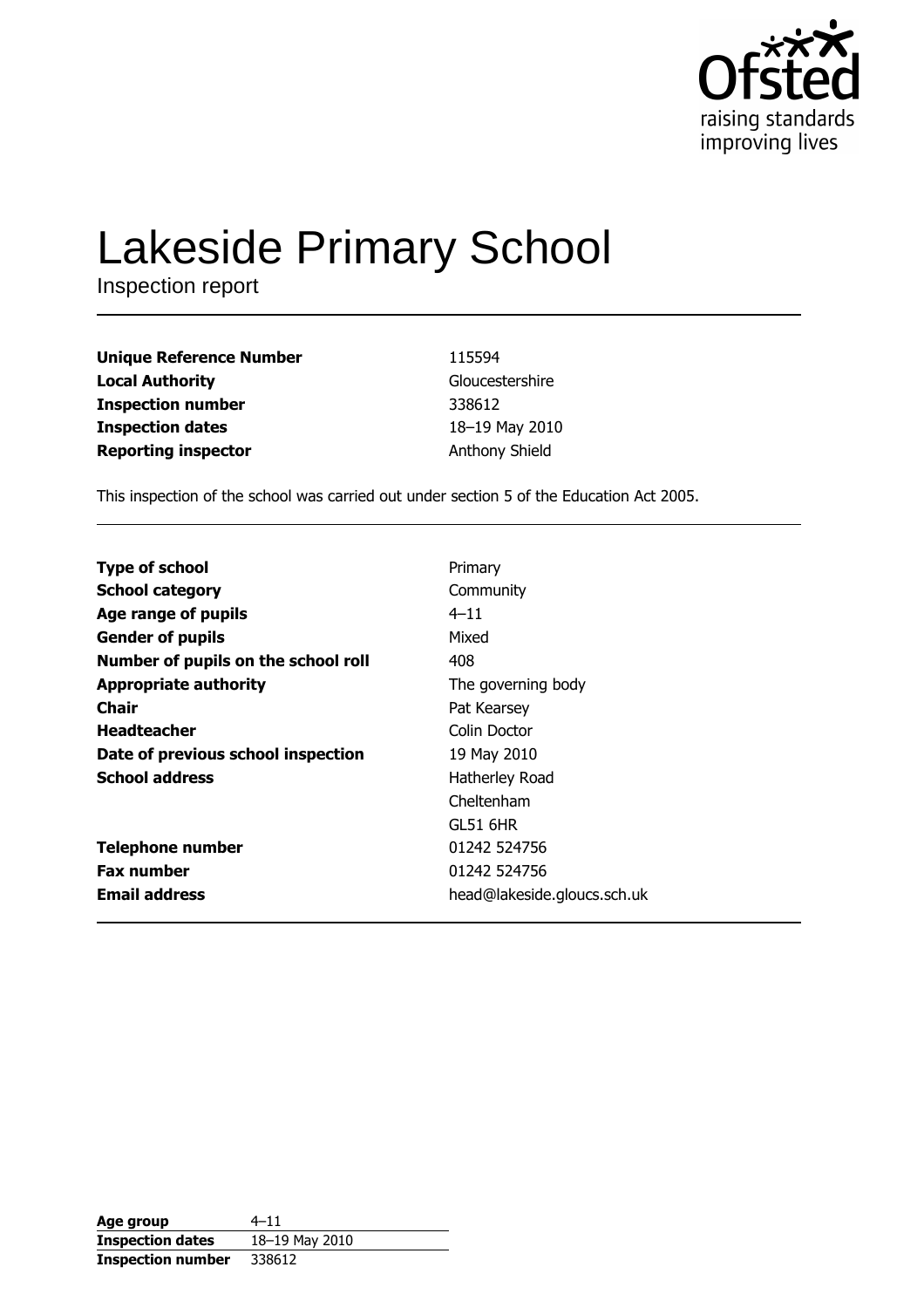The Office for Standards in Education, Children's Services and Skills (Ofsted) regulates and inspects to achieve excellence in the care of children and young people, and in education and skills for learners of all ages. It regulates and inspects childcare and children's social care, and inspects the Children and Family Court Advisory Support Service (Cafcass), schools, colleges, initial teacher training, work-based learning and skills training, adult and community learning, and education and training in prisons and other secure establishments. It rates council children's services, and inspects services for looked after children, safequarding and child protection.

Further copies of this report are obtainable from the school. Under the Education Act 2005, the school must provide a copy of this report free of charge to certain categories of people. A charge not exceeding the full cost of reproduction may be made for any other copies supplied.

If you would like a copy of this document in a different format, such as large print or Braille, please telephone 08456 404045, or email enquiries@ofsted.gov.uk.

You may copy all or parts of this document for non-commercial educational purposes, as long as you give details of the source and date of publication and do not alter the documentation in any way.

Royal Exchange Buildings St Ann's Square Manchester M2 7LA T: 08456 404045 Textphone: 0161 618 8524 E: enquiries@ofsted.gov.uk W: www.ofsted.gov.uk © Crown copyright 2010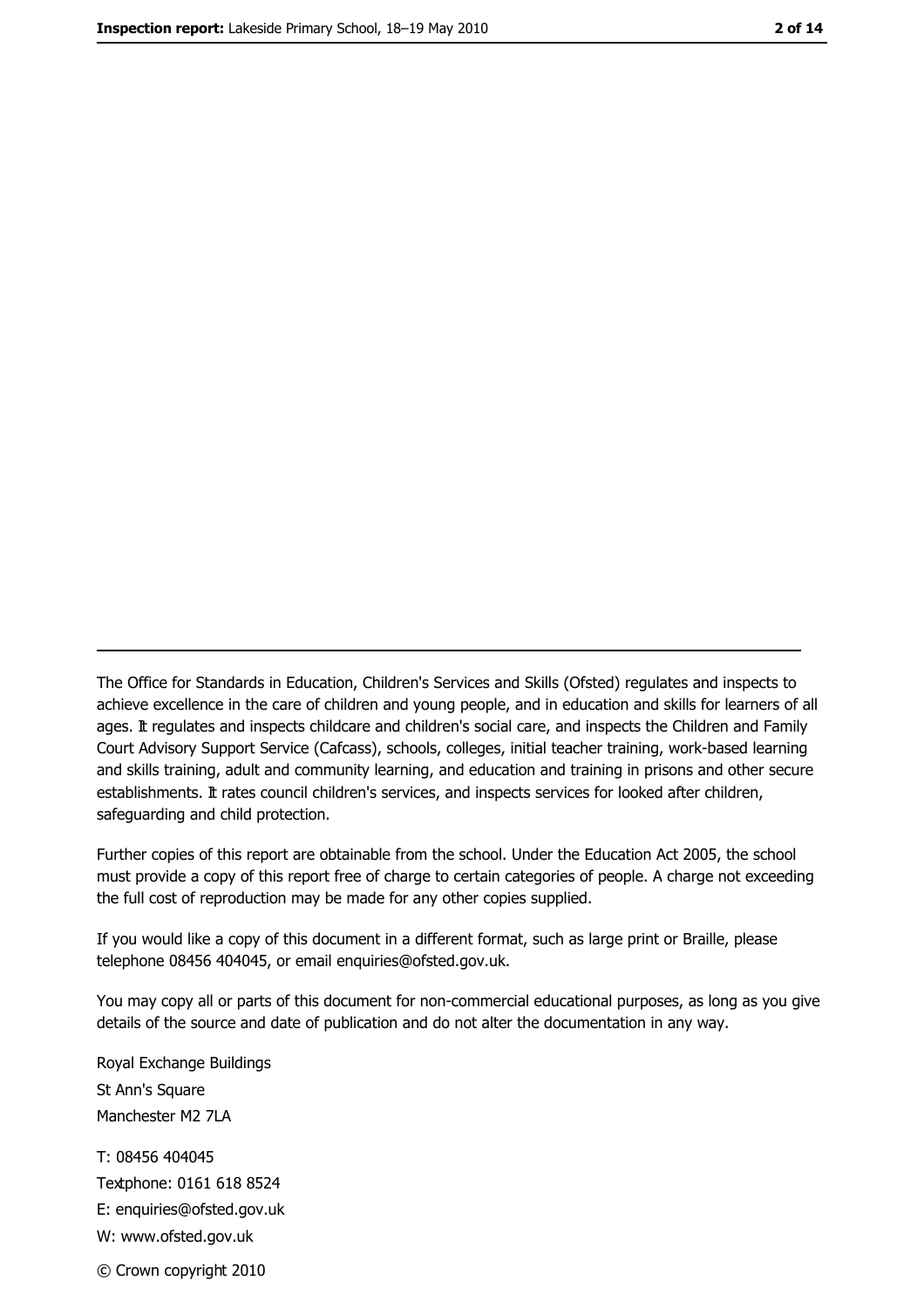# **Introduction**

This inspection was carried out by four additional inspectors. They visited 22 lessons or parts of lessons, and all teachers were observed. Inspectors held meetings with governors, members of staff and pupils. They also spoke to a few parents at the school gate, observed the school's work, and looked at a range of school documentation, including the school's self-evaluation form, safeguarding and other policy documents, the development plan and records of pupils' progress. In reaching their judgements, they took into account the views of 170 parents and carers, in addition to those of pupils and staff, expressed in questionnaires.

Inspectors reviewed many aspects of the school's work. They looked in detail at the following:

- the extent to which recent changes have been welcomed and adopted by staff,  $\blacksquare$ governors and parents
- the contribution of all staff to self-evaluation and school improvement  $\blacksquare$
- whether improvements made to performance in 2009 in Key Stage 2 are secure
- the extent to which teaching has improved and that improvements are rooted in  $\blacksquare$ practice
- the extent to which improvements in outcomes and provision in the Early Years  $\blacksquare$ Foundation Stage have been made.

### Information about the school

This school is larger than most primary schools. Most pupils are from a White British background, with a small number from other ethnic heritages. The proportion of pupils eligible for free school meals is well below average and the proportion with special educational needs and/or disabilities is also below average. These pupils have a range of needs, including moderate learning difficulties, emotional and behavioural difficulties, speech and communication difficulties and autism. The school provides for children in the Early Years Foundation Stage in its Reception classes. It has both Healthy School status and the ActiveMark. The school was without a substantive headteacher until the present headteacher arrived in September 2009.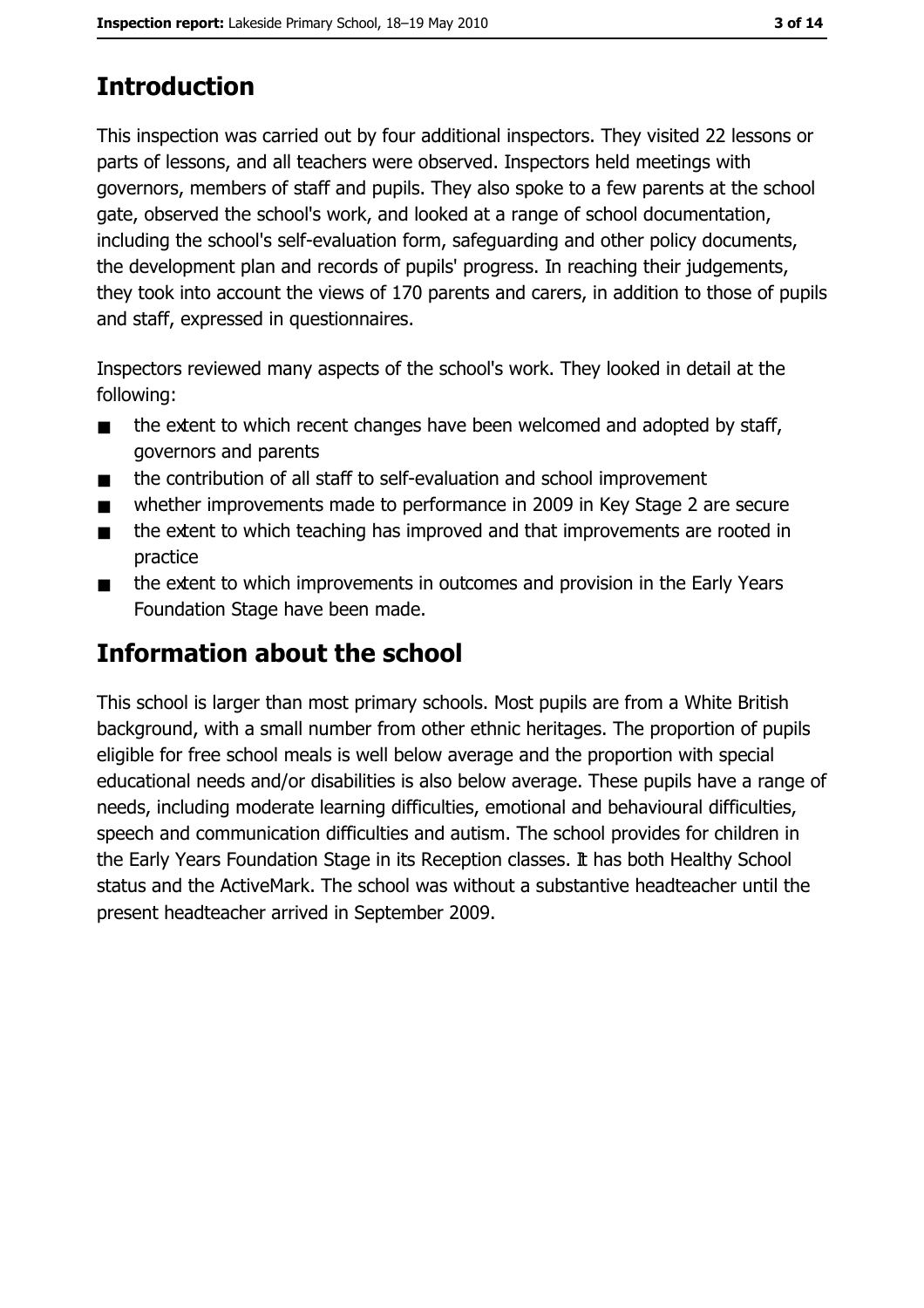### **Inspection judgements**

### Overall effectiveness: how good is the school?

### The school's capacity for sustained improvement

### **Main findings**

Lakeside is a satisfactory school. It has come through a difficult period well and, with the new headteacher providing a renewed sense of purpose, the school is moving forward with confidence. The headteacher's ambition is clear. Since his arrival, he has worked successfully to raise expectations, tackle some longstanding weaknesses and retain the support and confidence of staff, governors and parents. Above-average outcomes for pupils have been sustained. Improvements are well founded on accurate self-evaluation which is informed by a careful analysis of performance data. This lends confidence to the view that the school's capacity to improve further is satisfactory.

There are a number of key strengths and areas for further improvement.

- Attainment is above average, although results in national tests in Year 6 have been uneven in recent years. Nevertheless, improvements, particularly in English in 2009, have been sustained.
- Standards are above average and, given their starting points, pupils' progress is  $\blacksquare$ satisfactory. However, progress is uneven. Expectations are not consistently high and in lessons, pupils are sometimes too passive and not given enough opportunities to get involved actively with their learning.
- Pupils' attendance is high, and pupils and their parents and carers recognise the  $\blacksquare$ value of regular attendance. Pupils behave well and their sensible and conscientious attitudes to learning make a strong contribution to the progress they make.
- The school's sensitive attention to pupils' care, guidance and support encourages  $\blacksquare$ pupils to feel very safe. Good relationships between adults and pupils and amongst the pupils themselves are at the heart of the school's work.
- Pupils have a good understanding of a healthy lifestyle, and most pupils eat  $\blacksquare$ healthily and participate enthusiastically in an active lifestyle.
- In lessons, teachers create a purposeful working climate. Some teaching is good,  $\blacksquare$ but not all, and ironing out this uneven quality is a key issue for the school. Progress is more limited when teachers do not use assessment to set work at the right level for all pupils, and when pupil targets are not adapted to help pupils understand how to move on.
- The curriculum is under review and the school has rightly identified the need to  $\blacksquare$ develop a more thematic approach in which links between subjects are reinforced through getting pupils to use basic skills in different contexts, and in which pupils are encouraged to ask as well as answer questions.
- While the headteacher and his deputy lead skilfully, leadership and management at other levels is uneven. Monitoring is insufficiently systematic and not all staff have the skills and confidence to lead and manage in their areas of responsibility.

4 of 14

| 3 |
|---|
| 3 |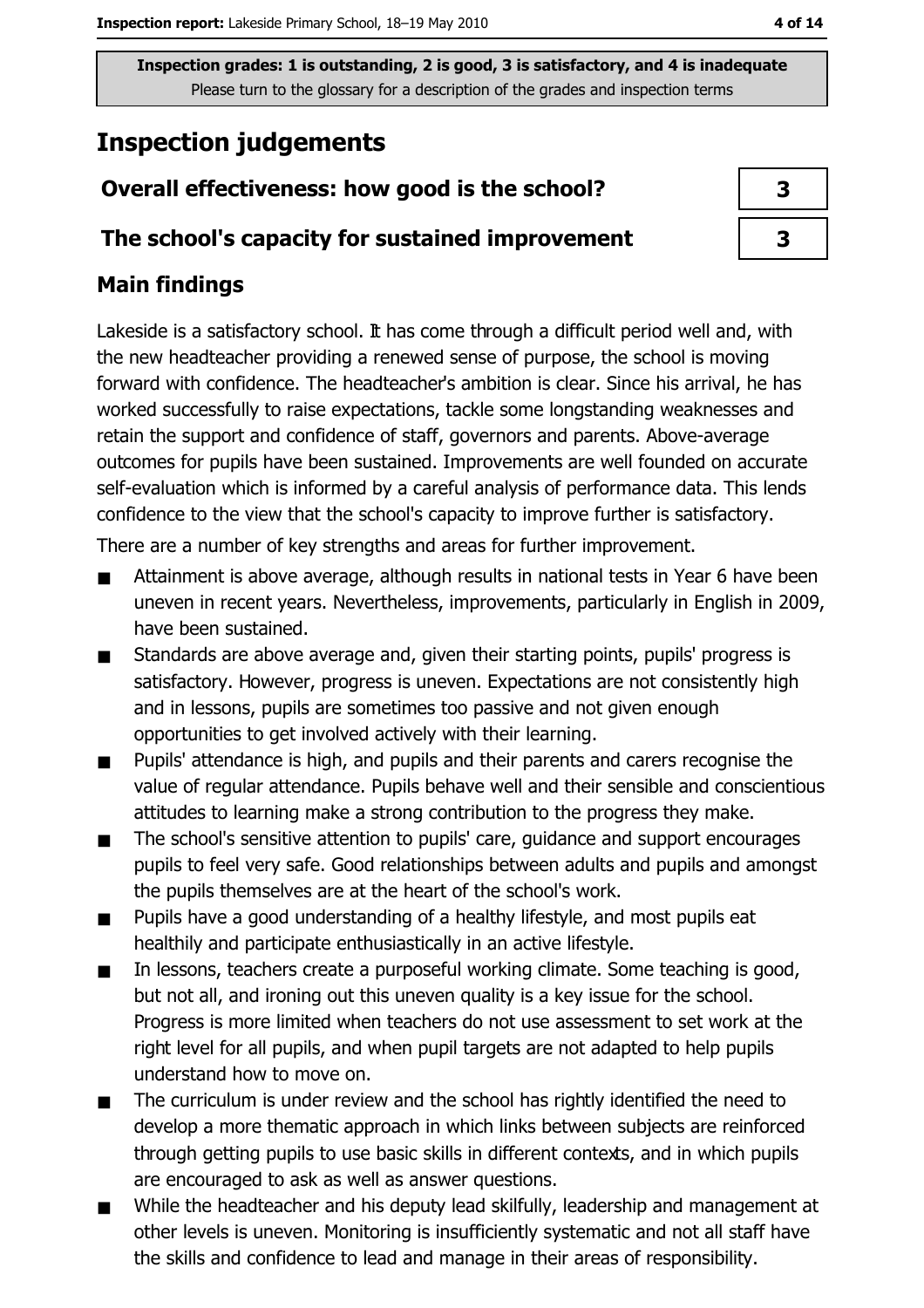Most parents and carers are pleased with the school, and a very large majority say they are happy with their child's experience at school. Typical of several comments made to inspectors was,  $\square$  We could not be happier  $\square$ . he absolutely loves coming to school.'

### What does the school need to do to improve further?

- Improve pupils' learning and accelerate their progress by:
	- raising expectations of what pupils can achieve
	- making sharper use of information about how well pupils are doing to modify tasks in lessons to meet the needs of individual pupils and challenge all to do their best
	- develop pupils' skills as active and independent learners
	- ensure pupils know how well they are doing and what they need to do next to improve.
- Develop the curriculum to encourage pupils' curiosity in learning by offering more opportunities for:
	- making links across subjects
	- applying and using skills in different and relevant contexts
	- solving problems independently of the teacher.
- Build the capacity of leaders and managers at all levels to drive improvements through:
	- involving all staff in a systematic programme of review and evaluation
	- giving them opportunities for taking responsibility and leading initiatives.

### **Outcomes for individuals and groups of pupils**

Most pupils say they learn a lot in lessons, and they clearly enjoy school. Standards in reading, writing and mathematics at the end of Year 2 have been more consistently above average than at the end of Year 6. Nevertheless, pupils' progress is improving as the impact of the measures introduced since the beginning of the year take effect. Some good progress was seen. In a Year 6 lesson, designed to teach pupils to understand dialogue in narrative writing, the teacher's approach inspired interest and humour. Confident teaching encouraged pupils to expand their vocabulary and use of language. Good progress was, however, hindered by the lack of opportunities for pupils to develop their own thinking and ideas. In another Year

5 mathematics lesson, pupils responded particularly well to a practical and active approach to learning, calculating the missing angle in a triangle. Outcomes were enhanced by the good pace of learning and the teacher's sharp awareness of how well individual pupils were progressing. There are no significant differences between the outcomes for boys and girls, and pupils with special educational needs and/or disabilities make satisfactory progress. Support for them by teaching assistants is well focused and

# $\overline{\mathbf{3}}$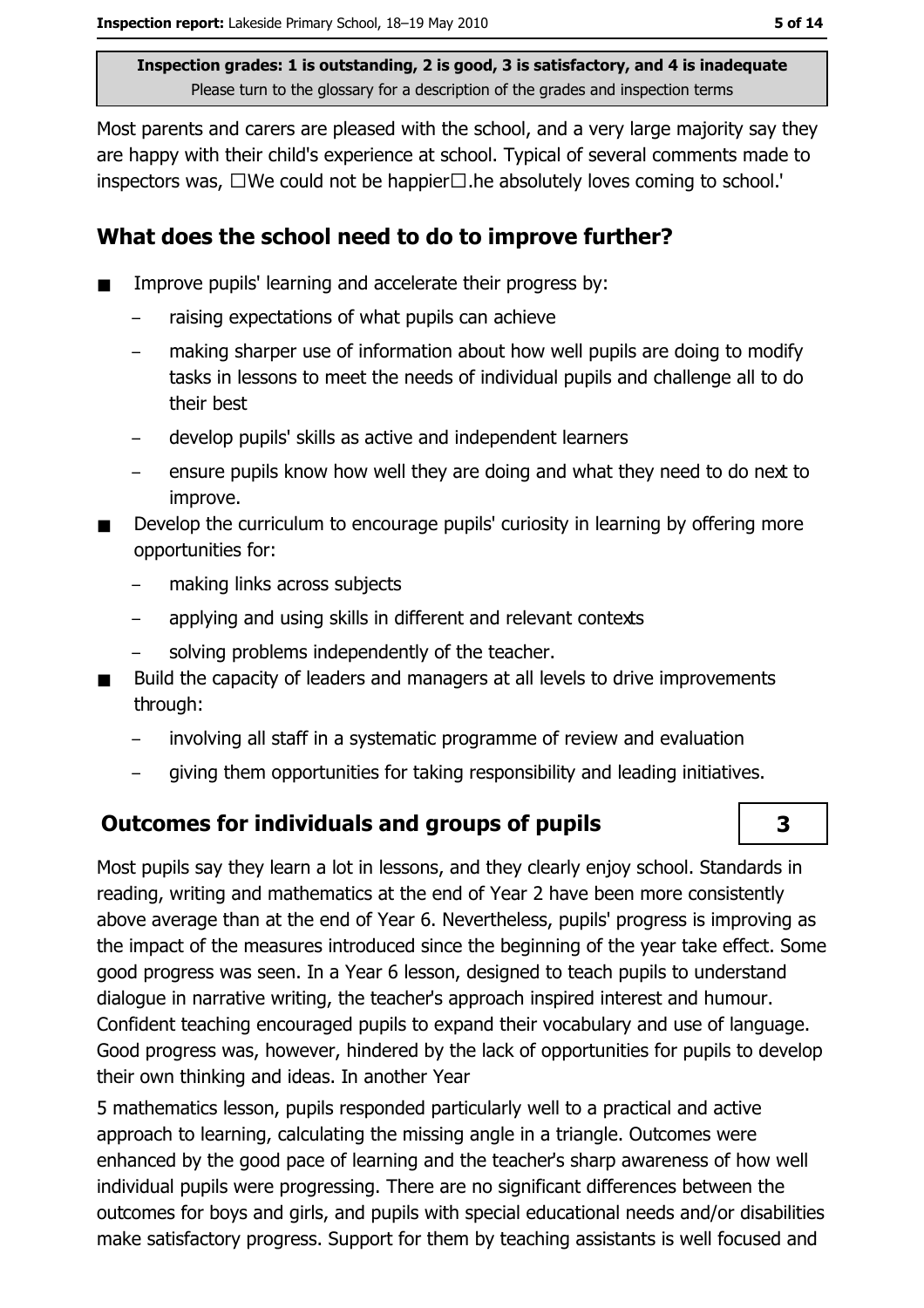targeted.

When given opportunities, pupils take their responsibilities to contribute seriously, and increasingly the school is taking their views into account on such things as the introduction of bike sheds and the redesign of the curriculum. Pupils are not vet. however, fully involved in making decisions about their own learning. Pupils' basic skills, including computer skills, are good although they do not confidently apply these in different contexts.

These are the grades for pupils' outcomes

| Pupils' achievement and the extent to which they enjoy their learning                                                     |  |  |  |
|---------------------------------------------------------------------------------------------------------------------------|--|--|--|
| Taking into account:<br>Pupils' attainment <sup>1</sup>                                                                   |  |  |  |
| The quality of pupils' learning and their progress                                                                        |  |  |  |
| The quality of learning for pupils with special educational needs and/or<br>disabilities and their progress               |  |  |  |
| The extent to which pupils feel safe                                                                                      |  |  |  |
| <b>Pupils' behaviour</b>                                                                                                  |  |  |  |
| The extent to which pupils adopt healthy lifestyles                                                                       |  |  |  |
| The extent to which pupils contribute to the school and wider community                                                   |  |  |  |
| The extent to which pupils develop workplace and other skills that will<br>contribute to their future economic well-being |  |  |  |
| Taking into account:<br>Pupils' attendance <sup>1</sup>                                                                   |  |  |  |
| The extent of pupils' spiritual, moral, social and cultural development                                                   |  |  |  |

### How effective is the provision?

Teaching is improving as the impact of comprehensive whole-school assessment systems and initiatives to lever up standards take effect. Teachers are increasingly using their knowledge of how well pupils are doing to set appropriate tasks and challenging targets, but oral feedback and marking remain uneven in quality. As a result, pupils are sometimes unsure about how well they are doing and what they should do next to improve. Pupils relish opportunities to think for themselves and take an active role in their learning, but too often, they are passive and wait to be told before moving on.

The grades for attainment and attendance are: 1 is high; 2 is above average; 3 is broadly average; and 4 is low.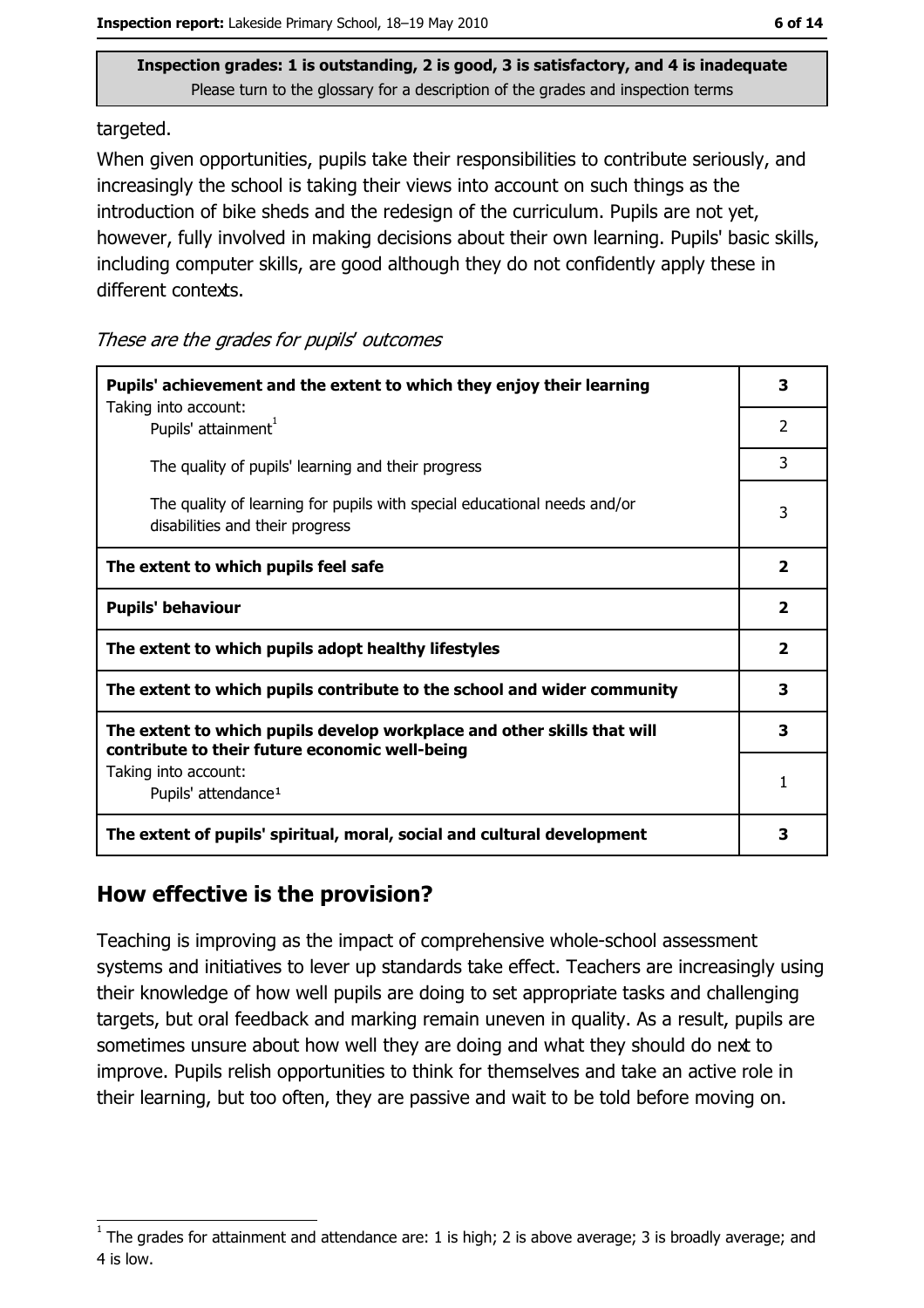The curriculum meets pupils' needs reasonably well. Provision, for example for pupils with special educational needs and/or disabilities, is well organised and flexible. Specific learning needs are identified quickly through the systematic monitoring of pupils' progress. Links across subjects to promote pupils' appreciation of the relevance of their learning are underdeveloped and opportunities for pupils to work independently and take more responsibility for solving problems on their own are limited. A range of visits, visitors and clubs enrich pupils' experience.

The school provides a good framework for the care, guidance and support of pupils. Transition arrangements are well established and children settle quickly into school routines in the Reception classes. Good links with home and external agencies ensure that all pupils, and especially the most vulnerable, are well looked after. Care for the individual pupil is at the heart of the school's work.

These are the grades for the quality of provision

| The quality of teaching                                                                                    |  |
|------------------------------------------------------------------------------------------------------------|--|
| Taking into account:<br>The use of assessment to support learning                                          |  |
| The extent to which the curriculum meets pupils' needs, including, where<br>relevant, through partnerships |  |
| The effectiveness of care, guidance and support                                                            |  |

### How effective are leadership and management?

Key to the improvements in provision now being made are the better systems for monitoring pupils' progress. This development has enabled the school to have a clear view of progress and is a secure basis for realistic self-evaluation. Procedures for monitoring and review are also helping to ensure that expectations are levered up. However, systems are not yet rooted in everyday practice and middle managers are insufficiently, though increasingly, involved. Nevertheless, there is a strong commitment to equal opportunities, inclusion and removing barriers to individual pupils' achievement. Challenging targets are driving school improvement alongside a determination to get the best from every pupil. Curriculum teams in literacy and numeracy are effective in providing a collaborative approach. The governing body is providing good support and challenge. They are knowledgeable and committed partners in the school's leadership. Parents and carers are also regarded as key partners. The school works successfully to keep them in touch through a newsletter and regular coffee mornings. The Parent Teachers' Association provides generous support. The school's approach to safeguarding ensures all pupils are safe and well looked after. All statutory requirements in relation to safeguarding were in place at the time of the inspection.

The school is reviewing its approach to community cohesion and is keen to develop closer partnerships with diverse communities both nationally and globally. While pupils have a good understanding of the make-up and values of its local community, their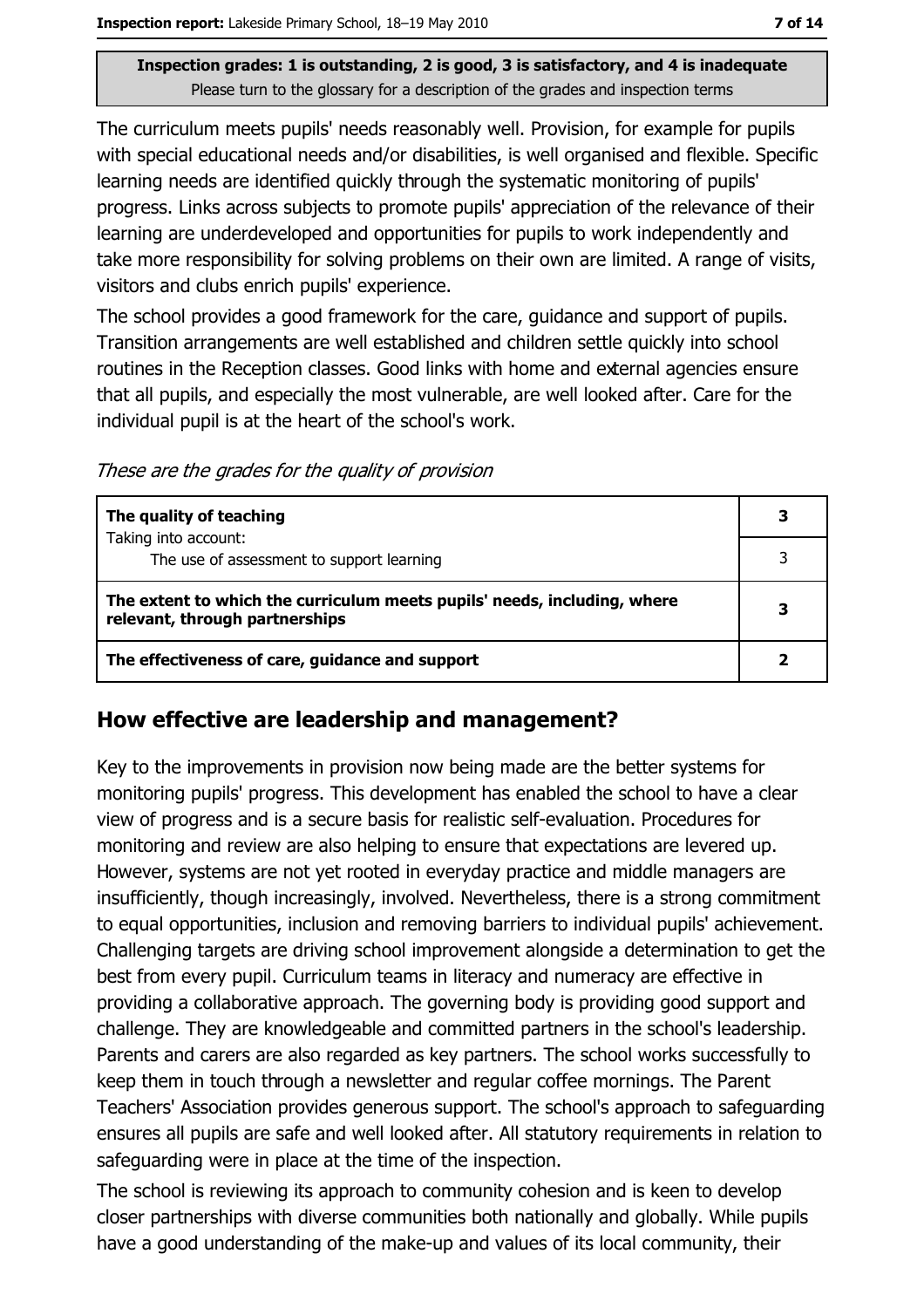understanding of a culturally diverse United Kingdom is more limited.

These are the grades for leadership and management

| The effectiveness of leadership and management in embedding ambition and<br>driving improvement                                                                     |                         |  |
|---------------------------------------------------------------------------------------------------------------------------------------------------------------------|-------------------------|--|
| Taking into account:<br>The leadership and management of teaching and learning                                                                                      | 3                       |  |
| The effectiveness of the governing body in challenging and supporting the<br>school so that weaknesses are tackled decisively and statutory responsibilities<br>met | $\overline{\mathbf{2}}$ |  |
| The effectiveness of the school's engagement with parents and carers                                                                                                | $\overline{\mathbf{2}}$ |  |
| The effectiveness of partnerships in promoting learning and well-being                                                                                              | 3                       |  |
| The effectiveness with which the school promotes equality of opportunity and<br>tackles discrimination                                                              | 3                       |  |
| The effectiveness of safeguarding procedures                                                                                                                        | 3                       |  |
| The effectiveness with which the school promotes community cohesion                                                                                                 | 3                       |  |
| The effectiveness with which the school deploys resources to achieve<br>value for money                                                                             | з                       |  |

### **Early Years Foundation Stage**

Children make satisfactory progress in the Early Years Foundation Stage, from their starting points. Most, though not all, children enter with skills and attitudes which are above those expected for their age. Outcomes are satisfactory, and by the time they enter Year 1, children are ready for a more formal approach to learning. Children are well looked after and their care and welfare is central to the school's provision. The classrooms are attractive and designed to offer children the opportunity to choose for themselves and play safely. They develop skills confidently in a relaxed but purposeful atmosphere. For example, children loved their adventures in the well-constructed space ship, and in building rockets with Lego. They tuck in enthusiastically to their fresh fruit at snack time. While outdoor space is currently limited, children nevertheless make good use of it and there are well considered plans to develop this area. Children share and cooperate with each other well. They settle quickly into routines and help clear away willingly and sensibly. Assessments are made of individual children's progress through observation and are carefully recorded. The use of these to plan appropriate work for each child is developing securely, but needs more time before assessment is fully embedded in everyday practice. The Early Years Foundation Stage has made rapid strides recently and there is a clear understanding of the provision's strengths and aspects which need to be developed further.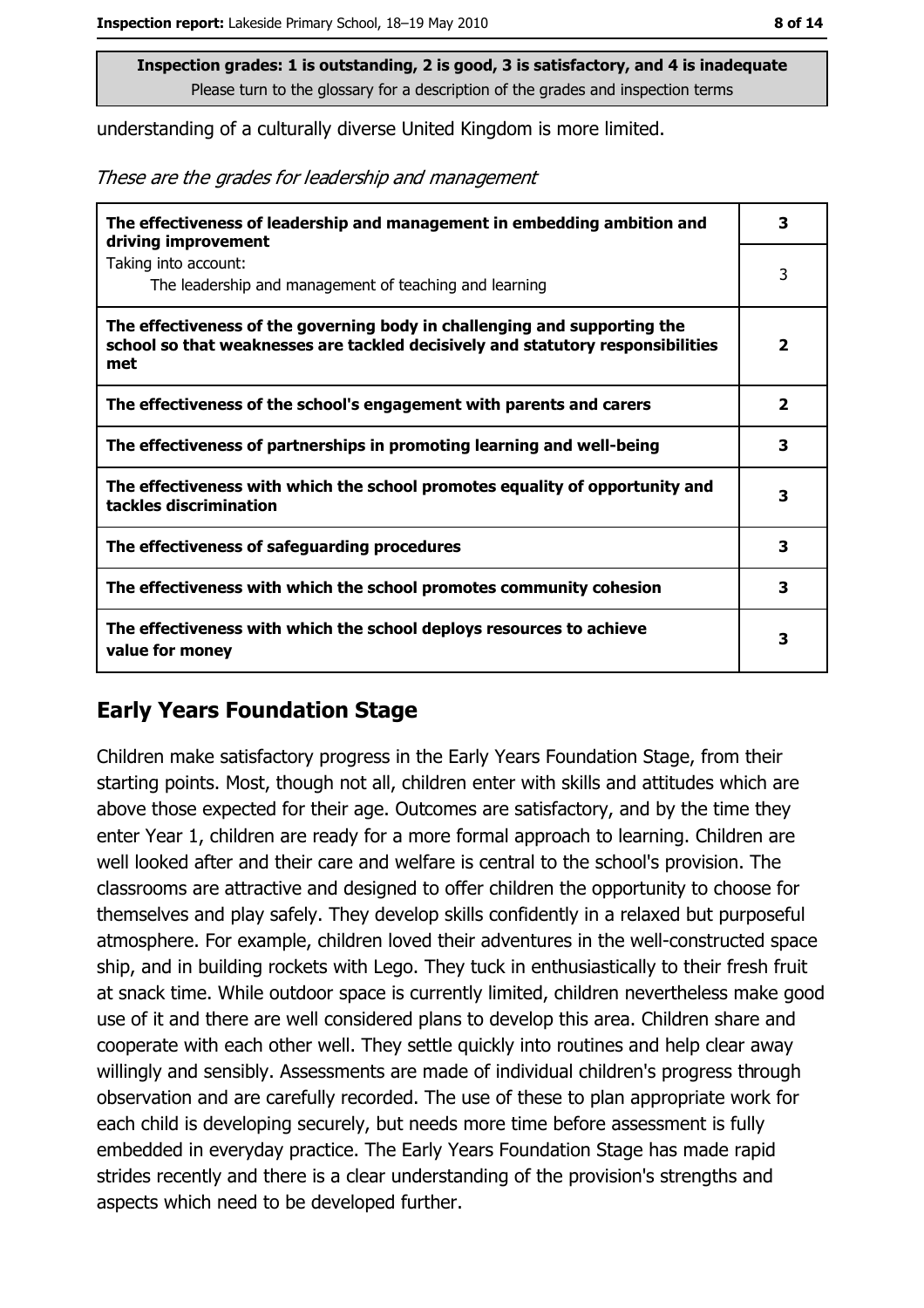These are the grades for the Early Years Foundation Stage

| <b>Overall effectiveness of the Early Years Foundation Stage</b>                             |   |  |  |
|----------------------------------------------------------------------------------------------|---|--|--|
| Taking into account:                                                                         |   |  |  |
| Outcomes for children in the Early Years Foundation Stage                                    |   |  |  |
| The quality of provision in the Early Years Foundation Stage                                 |   |  |  |
| The effectiveness of leadership and management of the Early Years<br><b>Foundation Stage</b> | 3 |  |  |

#### **Views of parents and carers**

Those parents and carers who responded to the questionnaire were very supportive of the school. Most believe that their children are happy, safe and doing well at school. Many parents and carers who added comments said how much they appreciated the way teachers had held the school together during the period of uncertainty when there was no substantive headteacher. The expectations of parents and carers are high and several commented that their children are not challenged enough. Inspectors agree that while most pupils reach above average standards, they could do better. A few parents and carers commented negatively on the school's communication with parents, but inspectors judge this aspect of the school's work to be good.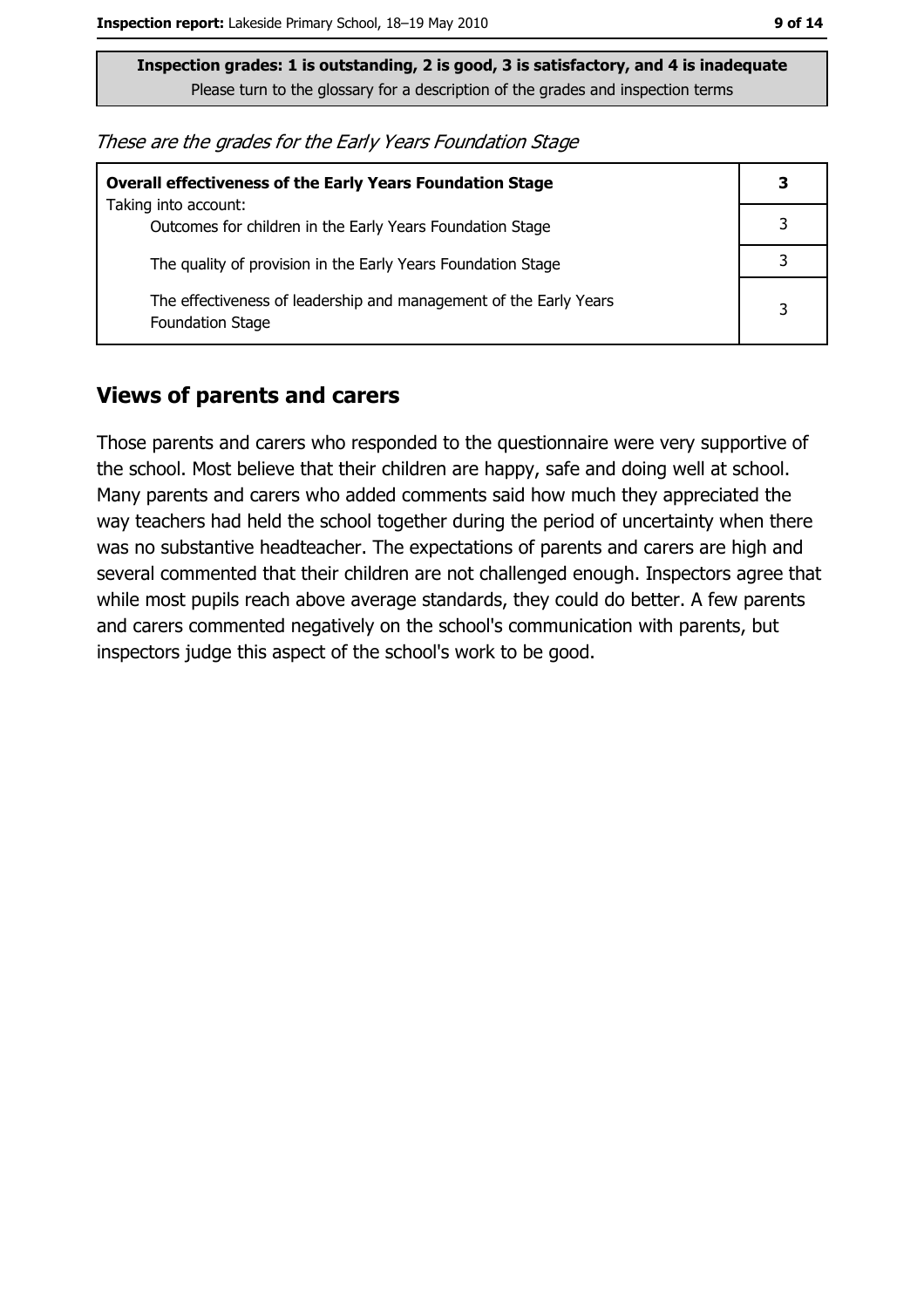| <b>Statements</b>                                                                                                                                                                                                                                       | <b>Agree</b> | <b>Strongly</b> | <b>Agree</b><br><b>Disagree</b> |               | <b>Strongly</b><br>disagree |                |                |               |
|---------------------------------------------------------------------------------------------------------------------------------------------------------------------------------------------------------------------------------------------------------|--------------|-----------------|---------------------------------|---------------|-----------------------------|----------------|----------------|---------------|
|                                                                                                                                                                                                                                                         | <b>Total</b> | $\frac{0}{0}$   | <b>Total</b>                    | $\frac{0}{0}$ | <b>Total</b>                | $\frac{0}{0}$  | <b>Total</b>   | $\frac{0}{0}$ |
| My child enjoys school                                                                                                                                                                                                                                  | 104          | 61              | 64                              | 38            | 1                           | $\mathbf{1}$   | 0              | $\mathbf 0$   |
| The school keeps my child<br>safe                                                                                                                                                                                                                       | 89           | 52              | 77                              | 45            | $\overline{2}$              | $\mathbf{1}$   | 0              | $\mathbf 0$   |
| The school informs me<br>about my child's progress                                                                                                                                                                                                      | 56           | 33              | 91                              | 54            | 20                          | 12             | 0              | 0             |
| My child is making enough<br>progress at this school                                                                                                                                                                                                    | 76           | 45              | 81                              | 48            | 10                          | 6              | 0              | $\mathbf 0$   |
| The teaching is good at this<br>school                                                                                                                                                                                                                  | 96           | 56              | 67                              | 39            | $\overline{2}$              | $\mathbf{1}$   | 0              | 0             |
| The school helps me to<br>support my child's learning                                                                                                                                                                                                   | 71           | 42              | 78                              | 46            | 14                          | 8              | 0              | 0             |
| The school helps my child to<br>have a healthy lifestyle                                                                                                                                                                                                | 73           | 43              | 81                              | 48            | 12                          | 7              | 0              | 0             |
| The school makes sure that<br>my child is well prepared for<br>the future (for example<br>changing year group,<br>changing school, and for<br>children who are finishing<br>school, entering further or<br>higher education, or<br>entering employment) | 59           | 35              | 73                              | 43            | 5                           | 3              | $\overline{2}$ | $\mathbf{1}$  |
| The school meets my child's<br>particular needs                                                                                                                                                                                                         | 76           | 45              | 78                              | 46            | 13                          | 8              | 0              | 0             |
| The school deals effectively<br>with unacceptable behaviour                                                                                                                                                                                             | 57           | 34              | 80                              | 47            | 17                          | 10             | 1              | $\mathbf{1}$  |
| The school takes account of<br>my suggestions and<br>concerns                                                                                                                                                                                           | 60           | 35              | 83                              | 49            | 12                          | 7              | $\overline{2}$ | $\mathbf{1}$  |
| The school is led and<br>managed effectively                                                                                                                                                                                                            | 65           | 38              | 70                              | 41            | 20                          | 12             | $\mathbf{1}$   | $\mathbf{1}$  |
| Overall, I am happy with my<br>child's experience at this<br>school                                                                                                                                                                                     | 88           | 52              | 73                              | 43            | 6                           | $\overline{4}$ | 0              | 0             |

The table above summarises the responses that parents and carers made to each statement. The percentages indicate the proportion of parents and carers giving that response out of the total number of completed questionnaires. Where one or more parents and carers chose not to answer a particular question, the percentages will not add up to 100%.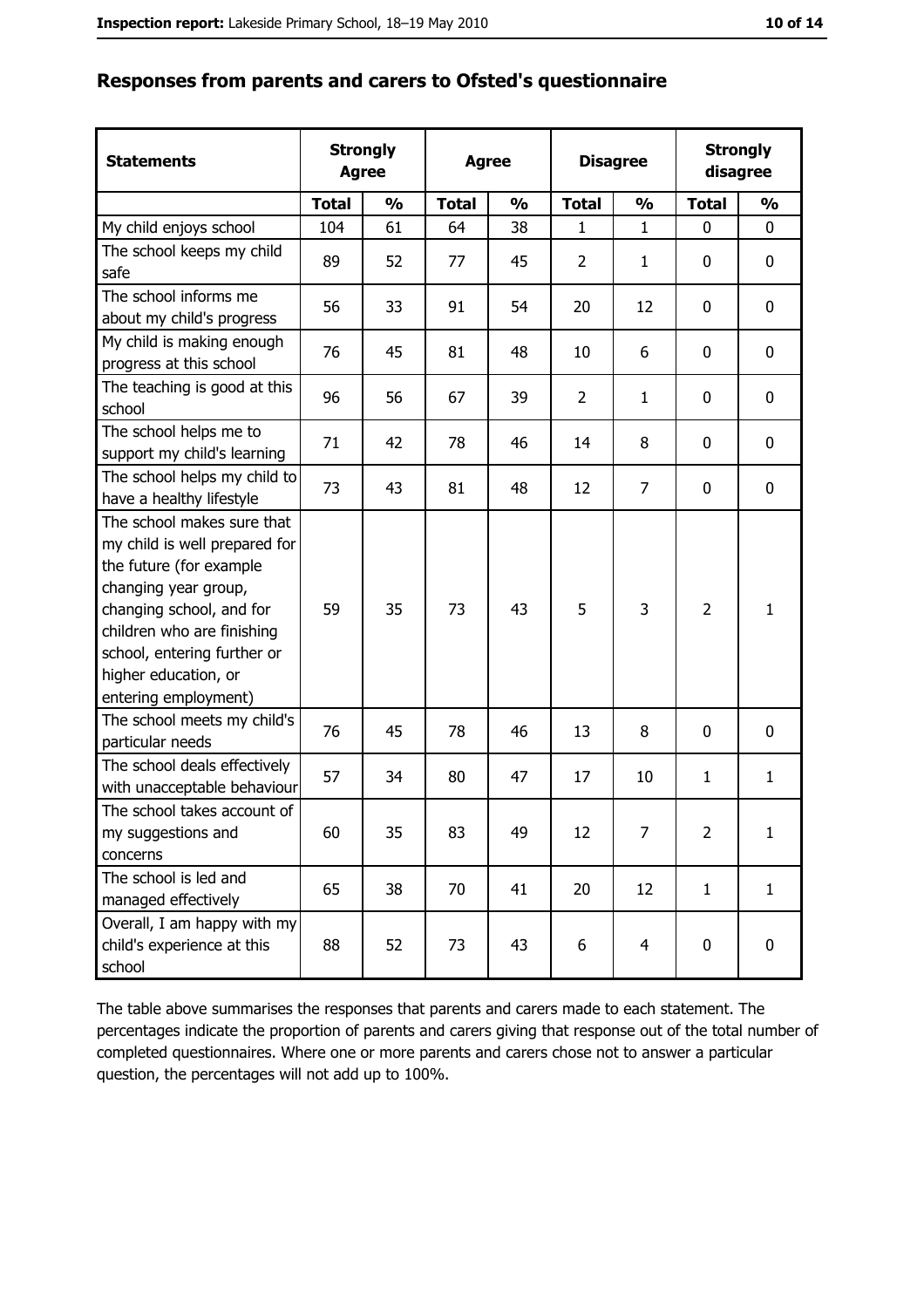# Glossary

| Grade   | <b>Judgement</b> | <b>Description</b>                                                                                                                                                                                                               |
|---------|------------------|----------------------------------------------------------------------------------------------------------------------------------------------------------------------------------------------------------------------------------|
| Grade 1 | Outstanding      | These features are highly effective. An oustanding<br>school provides exceptionally well for its pupils' needs.                                                                                                                  |
| Grade 2 | Good             | These are very positive features of a school. A school<br>that is good is serving its pupils well.                                                                                                                               |
| Grade 3 | Satisfactory     | These features are of reasonable quality. A satisfactory<br>school is providing adequately for its pupils.                                                                                                                       |
| Grade 4 | Inadequate       | These features are not of an acceptable standard. An<br>inadequate school needs to make significant<br>improvement in order to meet the needs of its pupils.<br>Ofsted inspectors will make further visits until it<br>improves. |

### What inspection judgements mean

### **Overall effectiveness of schools**

|                       | Overall effectiveness judgement (percentage of<br>schools) |      |                     |                   |  |
|-----------------------|------------------------------------------------------------|------|---------------------|-------------------|--|
| <b>Type of school</b> | <b>Outstanding</b>                                         | Good | <b>Satisfactory</b> | <b>Inadequate</b> |  |
| Nursery schools       | 51                                                         | 45   | 0                   | 4                 |  |
| Primary schools       | 6                                                          | 41   | 42                  | 10                |  |
| Secondary schools     | 8                                                          | 34   | 44                  | 14                |  |
| Sixth forms           | 10                                                         | 37   | 50                  | 3                 |  |
| Special schools       | 32                                                         | 38   | 25                  | 5                 |  |
| Pupil referral units  | 12                                                         | 43   | 31                  | 14                |  |
| All schools           | 9                                                          | 40   | 40                  | 10                |  |

New school inspection arrangements were introduced on 1 September 2009. This means that inspectors now make some additional judgements that were not made previously.

The data in the table above is for the period 1 September to 31 December 2009 and is the most recently published data available (see www.ofsted.gov.uk). Please note that the sample of schools inspected during the autumn term 2009 was not representative of all schools nationally, as weaker schools are inspected more frequently than good or outstanding schools.

Percentages are rounded and do not always add exactly to 100. Secondary school figures include those that have sixth forms, and sixth form figures include only the data specifically for sixth form inspection judgements.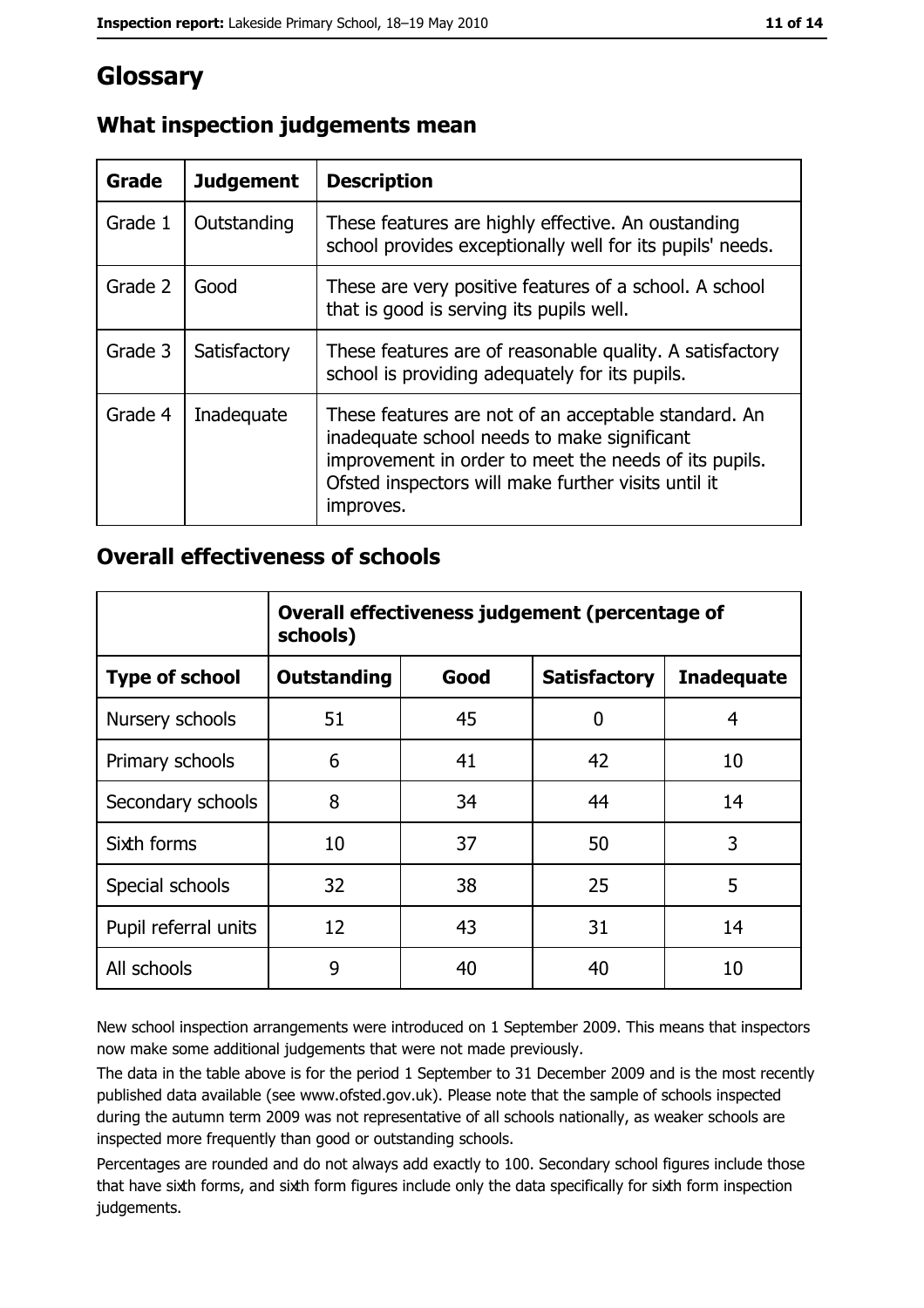# **Common terminology used by inspectors**

| Achievement:                  | the progress and success of a pupil in<br>their learning, development or training.                                                                                                                                                                                                                           |
|-------------------------------|--------------------------------------------------------------------------------------------------------------------------------------------------------------------------------------------------------------------------------------------------------------------------------------------------------------|
| Attainment:                   | the standard of the pupils' work shown by<br>test and examination results and in<br>lessons.                                                                                                                                                                                                                 |
| Capacity to improve:          | the proven ability of the school to<br>continue improving. Inspectors base this<br>judgement on what the school has<br>accomplished so far and on the quality of<br>its systems to maintain improvement.                                                                                                     |
| Leadership and management:    | the contribution of all the staff with<br>responsibilities, not just the headteacher,<br>to identifying priorities, directing and<br>motivating staff and running the school.                                                                                                                                |
| Learning:                     | how well pupils acquire knowledge,<br>develop their understanding, learn and<br>practise skills and are developing their<br>competence as learners.                                                                                                                                                          |
| <b>Overall effectiveness:</b> | inspectors form a judgement on a school's<br>overall effectiveness based on the findings<br>from their inspection of the school. The<br>following judgements, in particular,<br>influence what the overall effectiveness<br>judgement will be.                                                               |
|                               | The school's capacity for sustained<br>improvement.<br>Outcomes for individuals and groups<br>of pupils.<br>The quality of teaching.<br>The extent to which the curriculum<br>meets pupil's needs, including where<br>relevant, through partnerships.<br>The effectiveness of care, guidance<br>and support. |
| Progress:                     | the rate at which pupils are learning in<br>lessons and over longer periods of time. It<br>is often measured by comparing the<br>pupils' attainment at the end of a key<br>stage with their attainment when they<br>started.                                                                                 |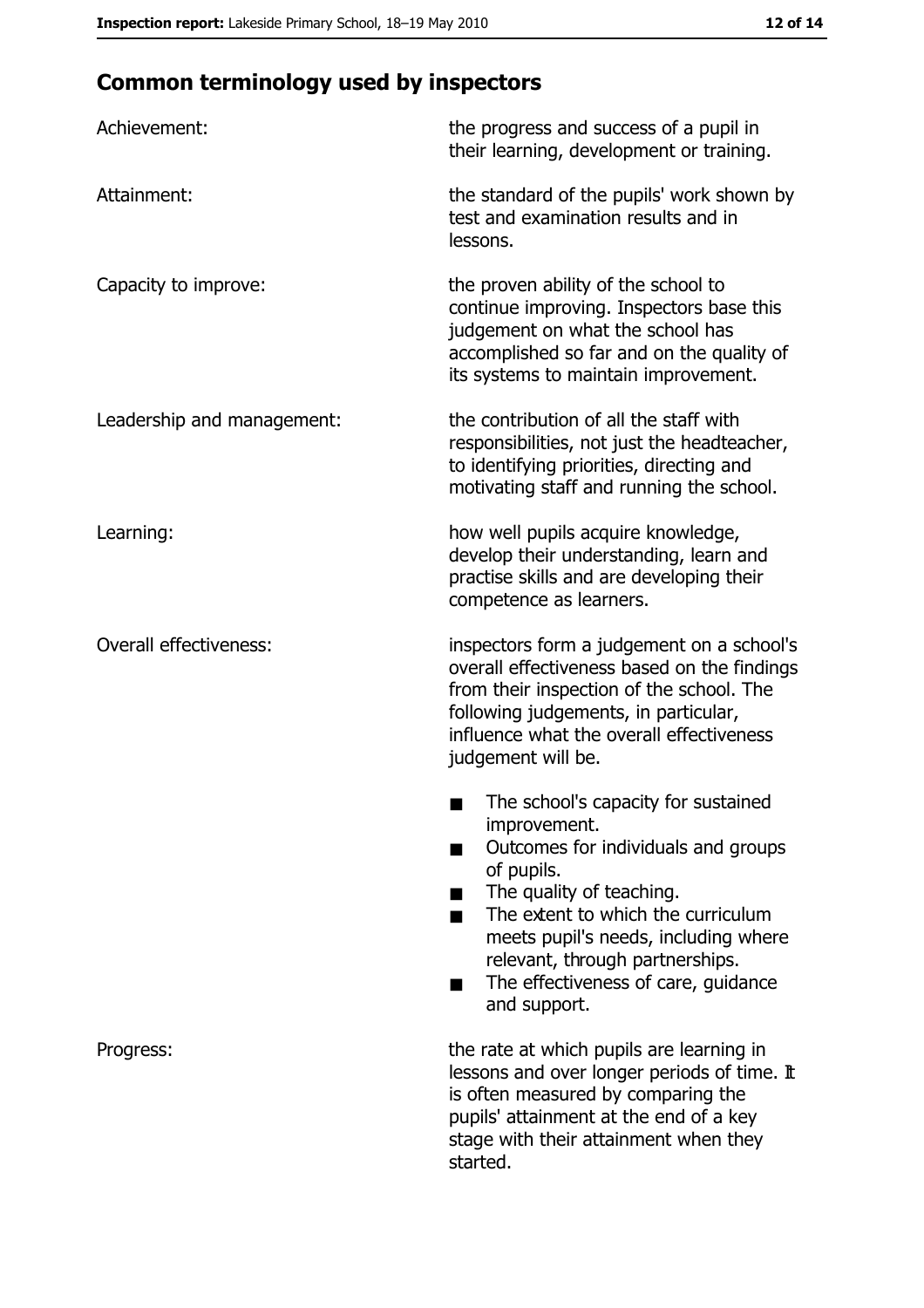This letter is provided for the school, parents and carers to share with their children. It describes Ofsted's main findings from the inspection of their school.



21 May 2010

Dear Pupils

Inspection of Lakeside Primary School, Cheltenham GL51

I am writing to thank you for welcoming us to your school and for helping us to make our judgements. We particularly enjoyed talking to you and hearing about what you do at school. Yours is a satisfactory school and one that is improving. Here are some of the main findings from the report.

- You obviously enjoy your lessons, and we were impressed to see how hard you  $\blacksquare$ work; your good attitudes and behaviour make a big difference to the progress you make.
- You told us how safe you feel in school, something your parents also like. The  $\blacksquare$ school takes good care of you and you get on well with everybody.
- You make good efforts to come to school regularly .
- You reach good standards and your progress through the school is as expected.  $\blacksquare$ While some teaching is good, sometimes teachers do not expect enough of you, or use information about how well you are doing to set you work which suits your ability, or give you tasks which make you think for yourself. If you don't know what to do to improve your work, you must ask the teacher!
- Inspectors also think you could be asking questions as well as answering them!  $\blacksquare$ That's about making the things you learn interesting and relevant to your own lives.
- The headteacher is working successfully to make the school better, but we want all  $\blacksquare$ teachers to get involved.

Thank you once again for your help during our visit, and best wishes for your work in the future!

Yours sincerely

**Tony Shield** 

Lead inspector